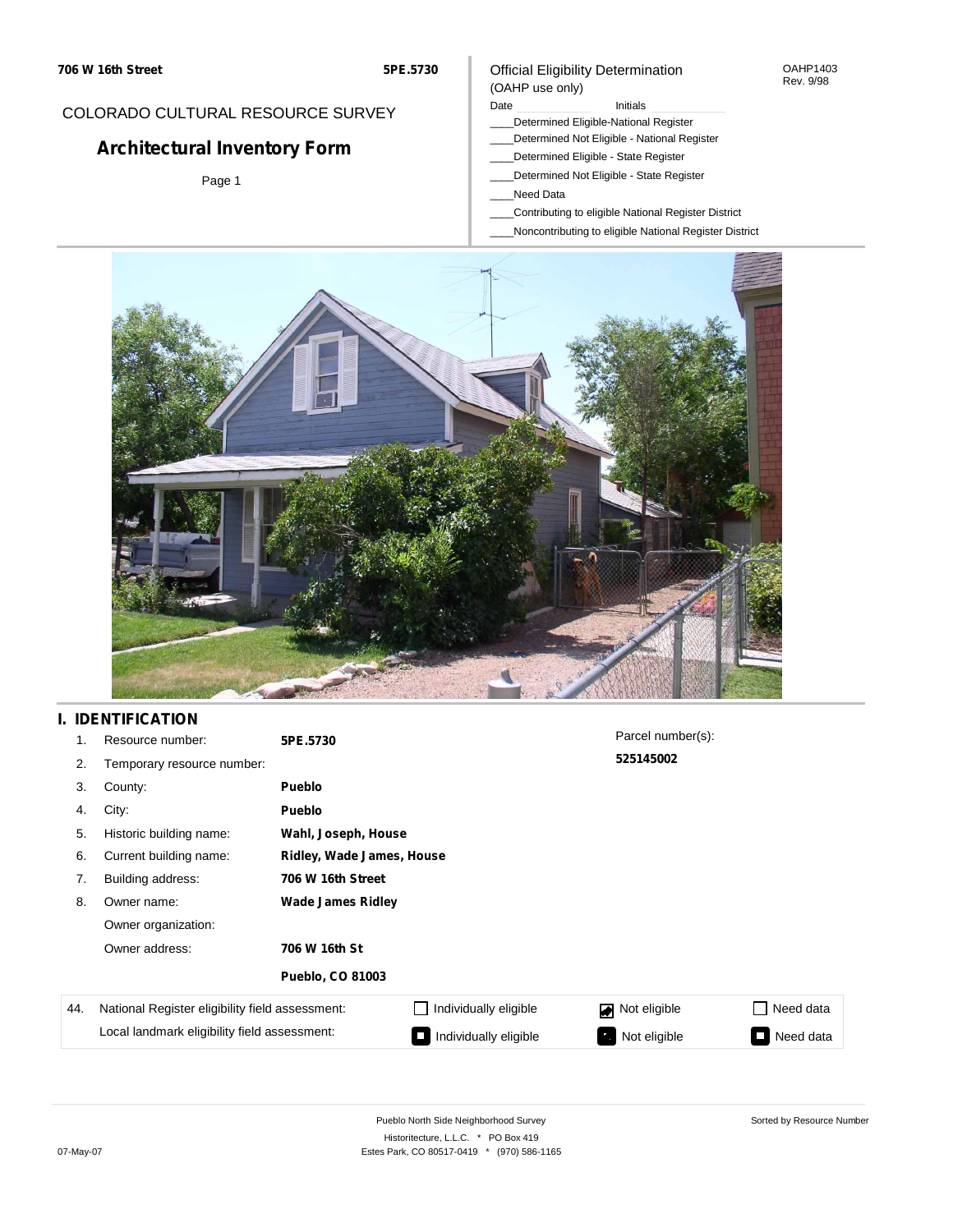Sorted by Resource Number

## **Architectural Inventory Form**

Page 2

### **II. GEOGRAPHIC INFORMATION**

| 9.  | P.M.<br>6th         |     |              |    | Township: |                         | <b>20S</b>                            |    |           |                                             | Range:            | 65W     |
|-----|---------------------|-----|--------------|----|-----------|-------------------------|---------------------------------------|----|-----------|---------------------------------------------|-------------------|---------|
|     | <b>NW</b>           | 1/4 | of <b>SW</b> |    | 1/4       | of <b>SW</b>            | 1/4                                   | οf | <b>NE</b> | 1/4                                         | of Section        | 25      |
| 10. | UTM reference zone: |     |              | 13 |           |                         |                                       |    |           |                                             |                   |         |
|     | Easting:            |     |              |    | 533581    |                         |                                       |    |           | Northing:                                   |                   | 4236918 |
| 11. | USGS quad name:     |     |              |    |           | <b>Northeast Pueblo</b> |                                       |    |           | Scale:                                      |                   | 7.5     |
|     | Year:               |     |              |    | 1974)     |                         | 1961 (Photorevised 1970 and           |    |           |                                             |                   |         |
|     | 12. $Lot(s)$ :      |     |              |    |           |                         |                                       |    |           | Lot 2 and the west 4 feet of Lot 1; Block 4 |                   |         |
|     | Addition:           |     |              |    |           |                         | <b>Bartlett &amp; Miller Addition</b> |    |           |                                             | Year of addition: | 1871    |

13. Boundary description and justification:

The boundary, as described above, contains but does not exceed the land historically associated with this property.

Metes and bounds exist:

П

#### **III. ARCHITECTURAL DESCRIPTION**

| 14. | Building plan (footprint, shape):    | <b>Rectangular Plan</b>              |                       |
|-----|--------------------------------------|--------------------------------------|-----------------------|
|     | Other building plan descriptions:    |                                      |                       |
| 15. | Dimensions in feet (length x width): | 1,069 square feet                    |                       |
| 16. | Number of stories:                   | 11/2                                 |                       |
| 17. | Primary external wall material(s):   | <b>Wood/Horizontal Siding</b>        | Other wall materials: |
|     |                                      |                                      |                       |
| 18. | Roof configuration:                  | <b>Gabled Roof/Front Gabled Roof</b> |                       |
|     | Other roof configurations:           |                                      |                       |
| 19. | Primary external roof material:      | <b>Asphalt Roof/Composition Roof</b> |                       |
|     | Other roof materials:                |                                      |                       |
| 20. | Special features:                    | <b>Roof Treatment/Dormer</b>         |                       |
|     |                                      | Fence                                |                       |
|     |                                      | Chimney                              |                       |
|     |                                      | <b>Porch</b>                         |                       |

21. General architectural description:

Oriented to the north, this house consists of a 1-and-a-half-story core to the north with a large, single-story, front-gabled addition to south. The building rests on a blue-painted concrete foundation. Windows are generally 3 (vertical)-over-1-light, **double-hung sash, with white-painted wood frames and surrounds, with projecting cornices. White painted, louvered wood** shutters flank those windows piercing the core. A window opening in the front- (south-) facing gable is 1-over-1-light. Those piercing the front-gabled dormers protruding from the east- and west-facing roof slopes have 2-over-2-light windows. The rear **(south) addition hosts 1-beside-1-light, aluminum-frame, sliding-sash windows. A shed-roofed porch spans the entire front** (south) façade. It has a low concrete floor and white-painted, turned wood supports. The principal doorway opens in the west side of the asymmetrical façade. It hosts a white-painted, single-light, glass-in-wood-frame door, opening behind a white, vinylframe storm door. Another doorway opens in the center of the east elevation, approached by a single-step, concrete stoop. Gray, interlocking asphalt shingles cover the front-gabled roof. White-painted wood soffit and fascia, with projecting cornice, box the eaves. A red-brick chimney protrudes from the south end of the core's north-south-oriented roof ridge. A cream-brick **chimney emerges from the center of the addition.**

22. Architectural style:

**No Style**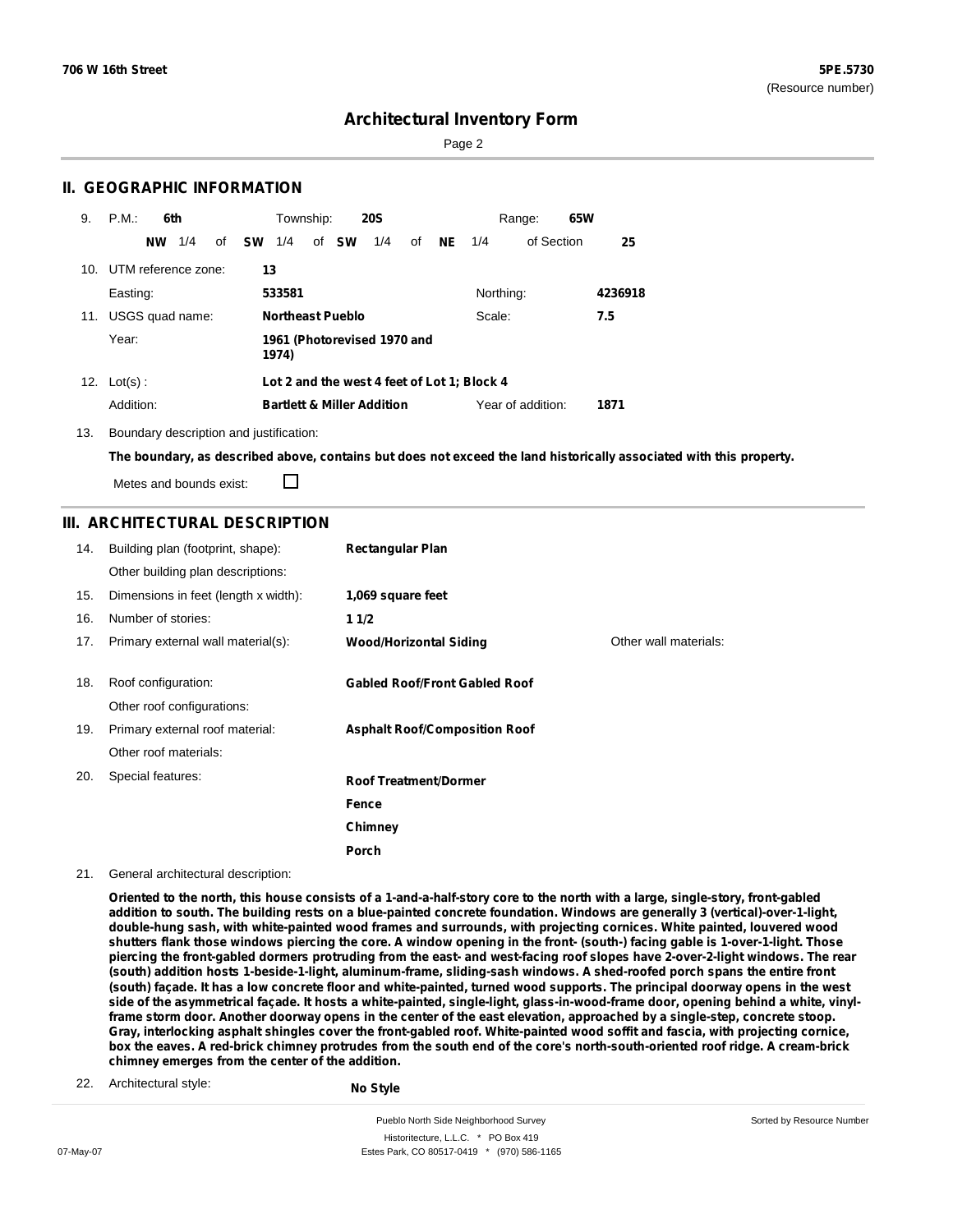Page 3

Other architectural styles:

Building type:

23. Landscape or special setting features:

This property is located on terrain sloping downward from north to south, with an elevation of around 4,700 feet above mean sea level. The neighborhood features modest, one- and two-story houses. Setbacks from West 16th Street are generally the same on this block. This property is situated on the south side of West 16th Street, between 1507 West Street to the east and 708 West 16th Street to the west. Separating the street from the sidewalk is a gravel-covered strip. A planted-grass yard, with mature landscaping, covers the lot. Running along the east side of the house is a gravel driveway from West 16th Street. A **wood privacy fence encloses the backyard.**

24. Associated buildings, features or objects: **No associated buildings identified.**

#### **IV. ARCHITECTURAL HISTORY**

| 25. | Date of Construction:  | Estimate:                                                                                                                                               | 1900                                                                                                                              | Actual:                                                                                       |  |  |  |  |  |
|-----|------------------------|---------------------------------------------------------------------------------------------------------------------------------------------------------|-----------------------------------------------------------------------------------------------------------------------------------|-----------------------------------------------------------------------------------------------|--|--|--|--|--|
|     | Source of Information: | Sanborn Fire Insurance Maps (for Pueblo, Colorado). New York: Sanborn Map and<br>Publishing Co., 1883, 1886, 1889, 1893, 1904-05, 1904-51, and 1904-52. |                                                                                                                                   |                                                                                               |  |  |  |  |  |
|     |                        |                                                                                                                                                         | Pueblo City Directory. Pueblo, Co.; Salt Lake City; Kansas City, Mo.; and others: R.L. Polk &<br>Co. consulted 1886 through 2003. |                                                                                               |  |  |  |  |  |
|     |                        |                                                                                                                                                         |                                                                                                                                   | Pueblo County Office of Tax Assessor. Property information card [internet].                   |  |  |  |  |  |
| 26. | Architect:             | unknown                                                                                                                                                 |                                                                                                                                   |                                                                                               |  |  |  |  |  |
|     | Source of information: |                                                                                                                                                         |                                                                                                                                   |                                                                                               |  |  |  |  |  |
| 27. | Builder:               | unknown                                                                                                                                                 |                                                                                                                                   |                                                                                               |  |  |  |  |  |
|     | Source of information: |                                                                                                                                                         |                                                                                                                                   |                                                                                               |  |  |  |  |  |
| 28. | Original Owner:        | Joseph Wahl                                                                                                                                             |                                                                                                                                   |                                                                                               |  |  |  |  |  |
|     | Source of information: |                                                                                                                                                         | Co, consulted 1886 through 2003.                                                                                                  | Pueblo City Directory. Pueblo, Co.; Salt Lake City; Kansas City, Mo.; and others: R.L. Polk & |  |  |  |  |  |

29. Construction history:

According to Pueblo County Tax Assessor records, this building was constructed in 1902. However city directory listings for this address date to 1900, and the house may even be older than that. Sanborn maps indicate that this dwelling is of adobe construction. However, an analysis of the structure, including an examination behind the existing siding and a measurement of the window depth seems to indicate that this house is wood framed. The eastern portion of the rear (south) addition dates to at **least 1904, based on Sanborn maps. The smaller, western portion was probably constructed in the 1970s.**

30. Location: **original** Date of move(s):

#### **V. HISTORICAL ASSOCIATIONS**

|     | 31. Original use(s): | <b>Single Dwelling</b> |
|-----|----------------------|------------------------|
| 32. | Intermediate use(s): | <b>Single Dwelling</b> |
|     | 33. Current use(s):  | <b>Single Dwelling</b> |
|     | 34. Site type(s):    | <b>Residence</b>       |

35. Historical background:

The first owner and resident of this house, constructed around 1900, was Joseph Wahl, a machinist for the Denver & Rio Grande Railroad. He was born in October 1867 in Germany. His wife, Serna, was also born in Germany, in the same month and year. They were married around 1889 and had at least four children: Julia A., Albert S., Joseph W., and Marie T.

The resident in 1909 was Nathaniel Kearney, a plasterer. From at least 1914 through 1919, the resident was Charles Buffehr.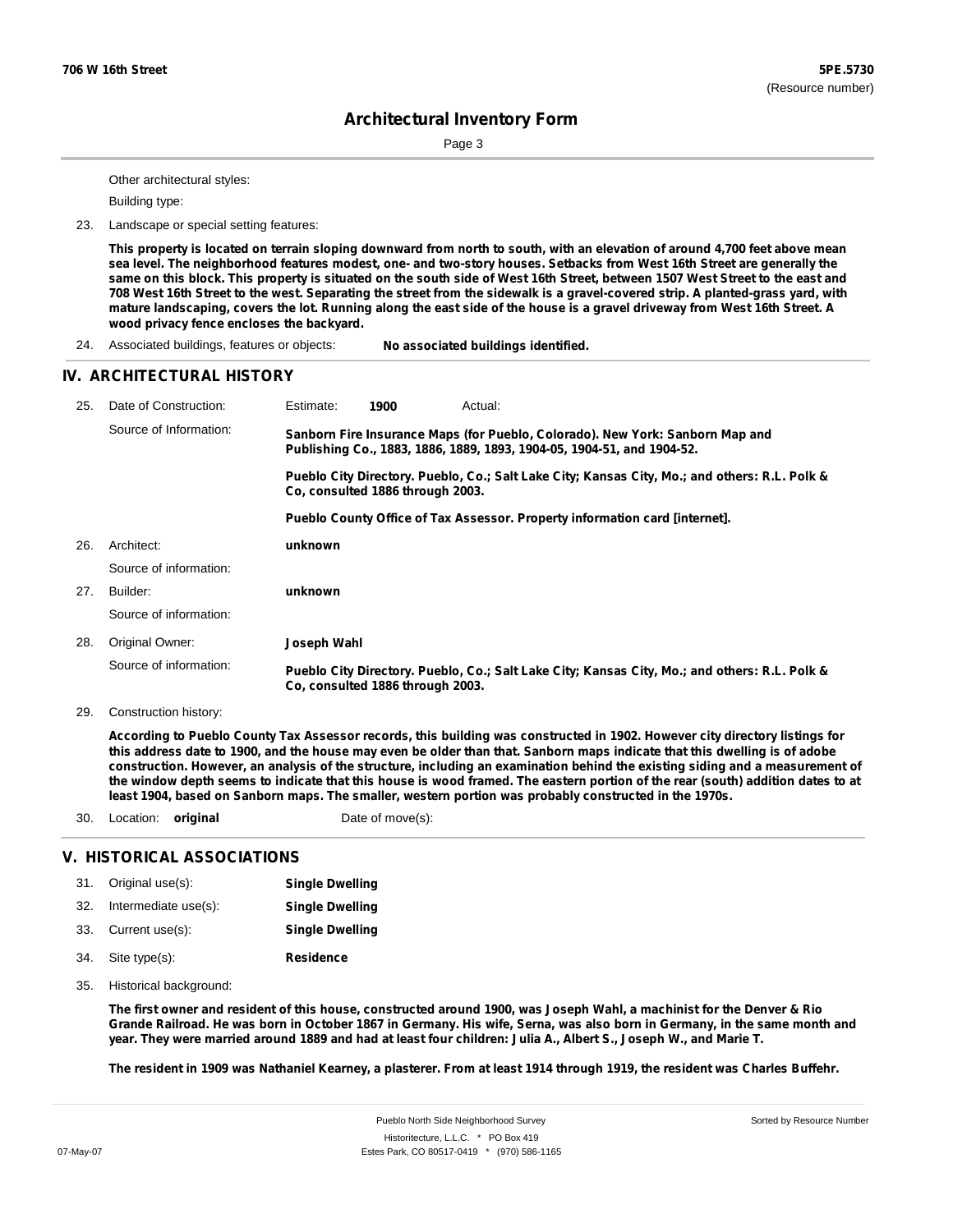Page 4

In 1925, the owner and resident was Willard C. Darby, a concrete and plaster contractor. He was born in Ohio around 1849. His wife, Corry C. Darby, was born in Norway around 1852. They were married around 1885 and had at least 1 child, Emma A. Darby Fitzpatrick. The Darbys remained in this house the rest of their lives, with Willard dying on December 17, 1939, and Corry sometime prior to that date. Emma Darby Fitzpatrick also died in 1939, leaving the property to her husband, George H. Fitzpatrick. George and Emma Fitzpatrick had three children: Mrs. Roy W, Skrifvars, Mrs. Alvin Johnson, and John W. **Fitzpatrick. George Fitzpatrick remained here until his own death, on July 9, 1947.**

By 1950, the owner and resident was William Decker, followed by Raymond H. Russell in 1955. He was born in Iola, Kansas, on October 20, 1902. He spent most of his time as a farmer and rancher in the Boone, Colorado, area. With his wife, Ollie F. Russell, Raymond had five children: Ted Russell, Marie Walters, Floyd Russell, Alvin Russell, and Jessie Russell.

Elizabeth A. Owens owned this property and resided here around 1960. William E. and Sharon E. Kidd purchased this property in 1981, selling it to Darrell C. and Vicki L. Wormington in 1982. Bank Western Federal Savings Bank obtained the property in 1987, selling it to Paula K. and Thomas D. Tucci in 1987. Wade James Ridley, the current owner and resident, acquired the **house and lot in 2003.**

36. Sources of information:

**Pueblo County Office of Tax Assessor. Property information card [internet].**

**Pueblo City Directory. Pueblo, Co.; Salt Lake City; Kansas City, Mo.; and others: R.L. Polk & Co, consulted 1886 through 2003.**

**Sanborn Fire Insurance Maps (for Pueblo, Colorado). New York: Sanborn Map and Publishing Co., 1883, 1886, 1889, 1893, 1904-05, 1904-51, and 1904-52.**

**"W.C. Darby" [obituary]. Pueblo Chieftain, 19 December 1939, p. 7.**

**"Fitzpatrick (George H.)" [obituary]. Pueblo Chieftain, 10 July 1947, p. 13.**

**"Raymond H. Russell" [obituary]. Pueblo Chieftain, 26 June 1986, p. 6A.**

**U.S. Census of 1930. Precinct 37, Pueblo, Pueblo County, Colorado. Page 232, Sheet 5A.**

**U.S. Census of 1900. Precinct 3, Pueblo, Pueblo County, Colorado. Sheet 16A.**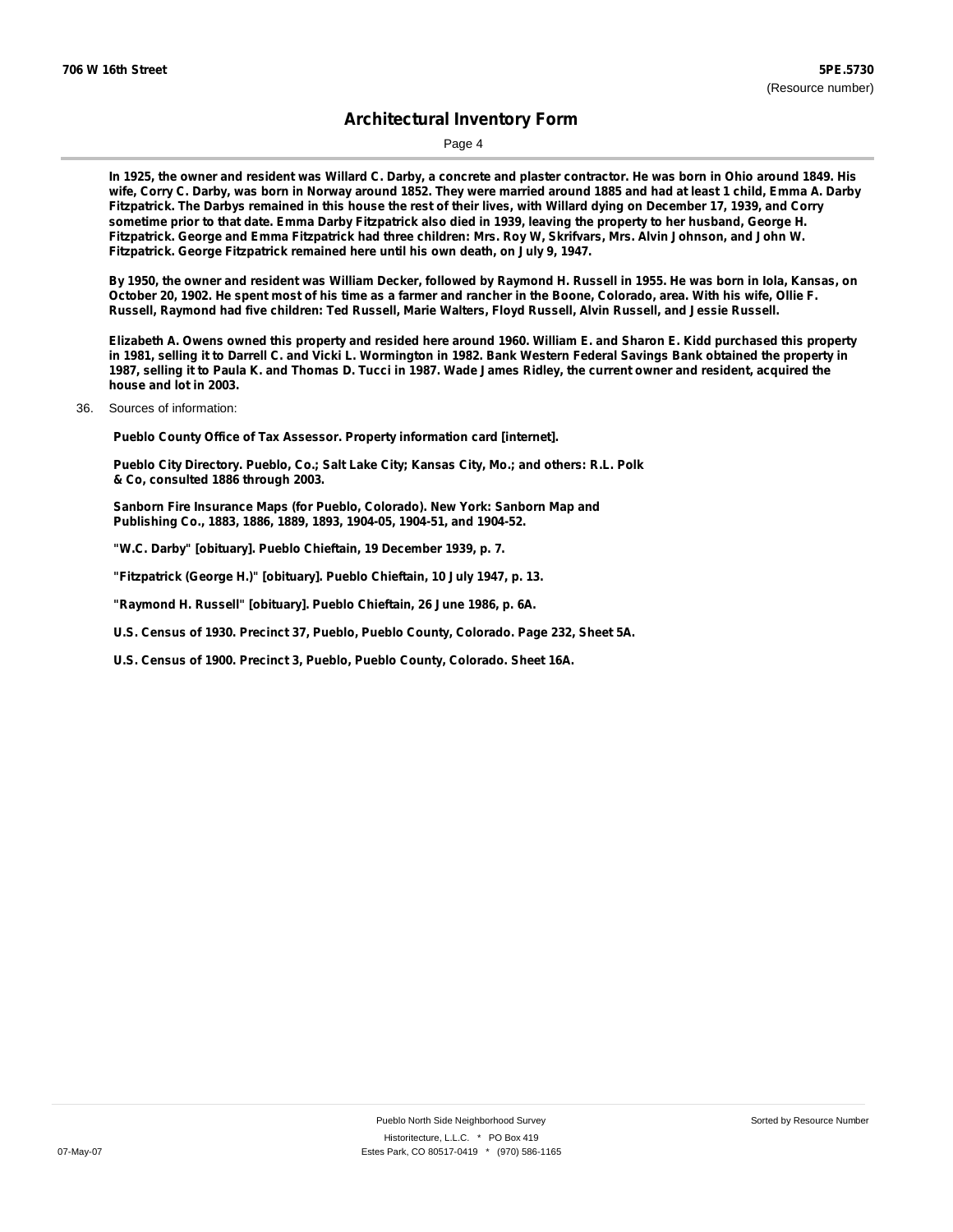$\sim$ 

Sorted by Resource Number

## **Architectural Inventory Form**

Page 5

|                                                                                                                                                                                                                                                                     | <b>VI. SIGNIFICANCE</b>                                                                                                                                      |  |  |  |  |  |  |
|---------------------------------------------------------------------------------------------------------------------------------------------------------------------------------------------------------------------------------------------------------------------|--------------------------------------------------------------------------------------------------------------------------------------------------------------|--|--|--|--|--|--|
| 37.                                                                                                                                                                                                                                                                 | Local landmark designation:<br>Yes $\Box$<br>No.<br>P.                                                                                                       |  |  |  |  |  |  |
|                                                                                                                                                                                                                                                                     | Designation authority:                                                                                                                                       |  |  |  |  |  |  |
|                                                                                                                                                                                                                                                                     | Date of designation:                                                                                                                                         |  |  |  |  |  |  |
| 38.                                                                                                                                                                                                                                                                 | Applicable National Register criteria:                                                                                                                       |  |  |  |  |  |  |
|                                                                                                                                                                                                                                                                     | A. Associated with events that have made a significant contribution to the broad pattern of our history.<br>ΙI                                               |  |  |  |  |  |  |
|                                                                                                                                                                                                                                                                     | B. Associated with the lives of persons significant in our past.<br>ΙI                                                                                       |  |  |  |  |  |  |
|                                                                                                                                                                                                                                                                     | C. Embodies the distinctive characteristics of a type, period, or method of construction, or represents the work                                             |  |  |  |  |  |  |
|                                                                                                                                                                                                                                                                     | of a master, or that possess high artistic values, or represents a significant and distinguished entity whose<br>components may lack individual distinction. |  |  |  |  |  |  |
|                                                                                                                                                                                                                                                                     | D. Has yielded, or may be likely to yield, information important in history or prehistory.<br>ΙI                                                             |  |  |  |  |  |  |
|                                                                                                                                                                                                                                                                     | Qualifies under Criteria Considerations A through G (see manual).<br>$\blacksquare$                                                                          |  |  |  |  |  |  |
|                                                                                                                                                                                                                                                                     | Does not meet any of the above National Register criteria.<br>◙                                                                                              |  |  |  |  |  |  |
|                                                                                                                                                                                                                                                                     | <b>Pueblo Standards for Designation:</b>                                                                                                                     |  |  |  |  |  |  |
|                                                                                                                                                                                                                                                                     | <u>1a. History</u>                                                                                                                                           |  |  |  |  |  |  |
|                                                                                                                                                                                                                                                                     | Have direct association with the historical development of the city, state, or nation; or<br>$\mathbf{r}_\perp$                                              |  |  |  |  |  |  |
|                                                                                                                                                                                                                                                                     | 1b. History                                                                                                                                                  |  |  |  |  |  |  |
|                                                                                                                                                                                                                                                                     | Be the site of a significant historic event; or<br>$\overline{\phantom{a}}$                                                                                  |  |  |  |  |  |  |
|                                                                                                                                                                                                                                                                     | 1c. History                                                                                                                                                  |  |  |  |  |  |  |
|                                                                                                                                                                                                                                                                     | Have direct and substantial association with a person or group of persons who had influence on society.<br>$\overline{\phantom{a}}$                          |  |  |  |  |  |  |
|                                                                                                                                                                                                                                                                     | 2a. Architecture                                                                                                                                             |  |  |  |  |  |  |
| Embody distinguishing characteristics of an architectural style or type; or<br>$\Box$                                                                                                                                                                               |                                                                                                                                                              |  |  |  |  |  |  |
|                                                                                                                                                                                                                                                                     | <u>2b. Architecture</u>                                                                                                                                      |  |  |  |  |  |  |
| Be a significant example of the work of a recognized architect or master builder, or<br>$\overline{\phantom{a}}$<br><b>2c. Architecture</b><br>Contain elements of architectural design, engineering, materials, craftsmanship, or artistic merit which represent a |                                                                                                                                                              |  |  |  |  |  |  |
|                                                                                                                                                                                                                                                                     |                                                                                                                                                              |  |  |  |  |  |  |
|                                                                                                                                                                                                                                                                     | 2d. Architecture                                                                                                                                             |  |  |  |  |  |  |
| Portray the environment of a group of people or physical development of an area of the city in an era of history<br>$\mathcal{L}_{\mathcal{A}}$<br>characterized by a distinctive architectural style.                                                              |                                                                                                                                                              |  |  |  |  |  |  |
|                                                                                                                                                                                                                                                                     | 3a. Geography                                                                                                                                                |  |  |  |  |  |  |
|                                                                                                                                                                                                                                                                     | Have a prominent location or be an established, familiar, and orienting visual feature of the contemporary city, or<br>П                                     |  |  |  |  |  |  |
|                                                                                                                                                                                                                                                                     | 3b. Geography                                                                                                                                                |  |  |  |  |  |  |
|                                                                                                                                                                                                                                                                     | Promote understanding and appreciation of Pueblo's environment by means of distinctive physical characteristics<br>or rarity; or                             |  |  |  |  |  |  |
|                                                                                                                                                                                                                                                                     | 3c. Geography                                                                                                                                                |  |  |  |  |  |  |
|                                                                                                                                                                                                                                                                     | Make a special contribution to Pueblo's distinctive character.<br>$\Box$                                                                                     |  |  |  |  |  |  |
|                                                                                                                                                                                                                                                                     | Not Applicable                                                                                                                                               |  |  |  |  |  |  |
|                                                                                                                                                                                                                                                                     | Does not meet any of the above Pueblo landmark criteria.<br>$\overline{\phantom{a}}$                                                                         |  |  |  |  |  |  |
| 39.                                                                                                                                                                                                                                                                 | Area(s) of Significance:<br><b>Not Applicable</b>                                                                                                            |  |  |  |  |  |  |
| 40.                                                                                                                                                                                                                                                                 | Period of Significance:<br>n/a                                                                                                                               |  |  |  |  |  |  |
| 41.                                                                                                                                                                                                                                                                 | National:<br>Level of significance:<br>Local<br>State<br>о                                                                                                   |  |  |  |  |  |  |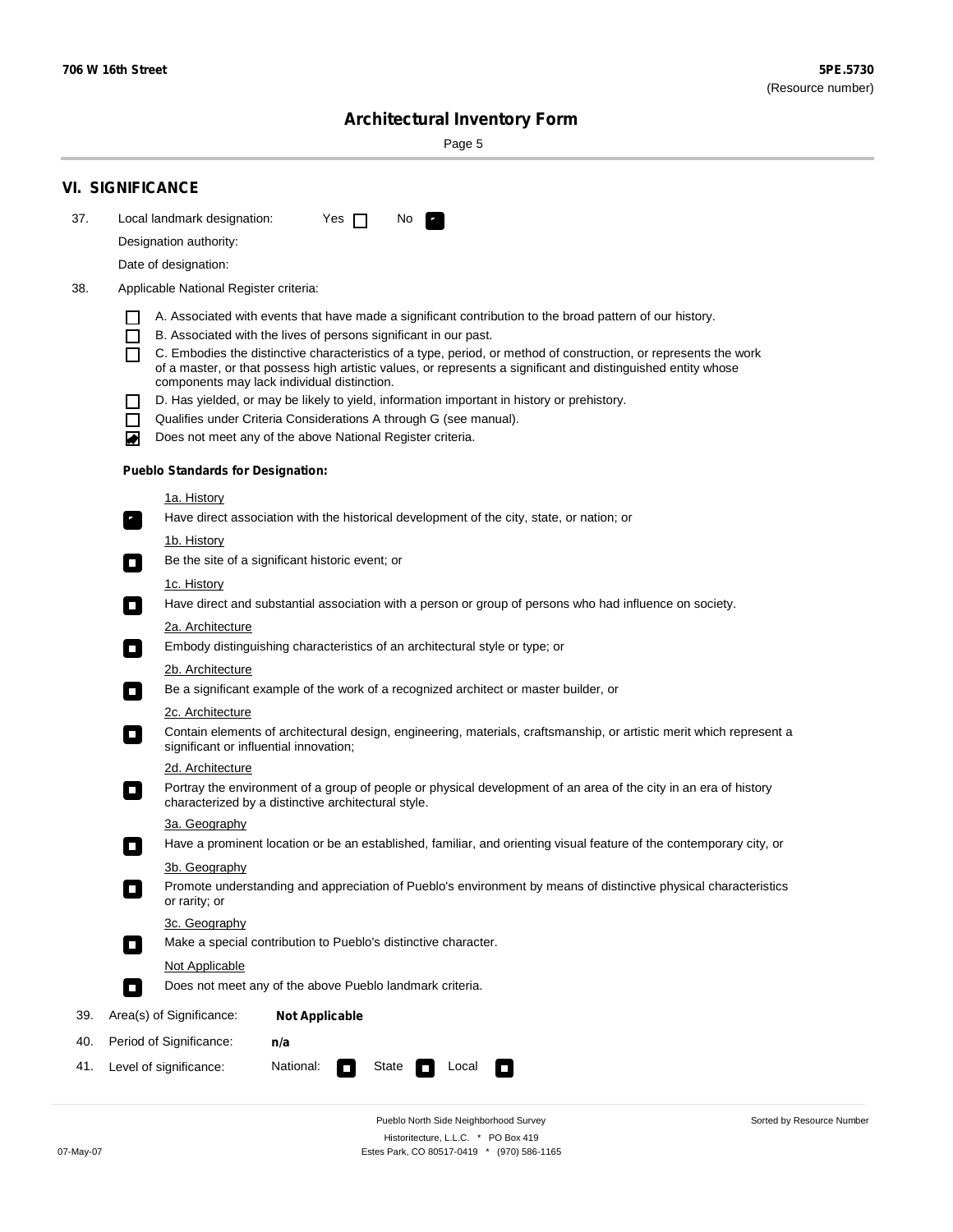Page 6

#### 42. Statement of significance:

This property is historically significant under Pueblo Local Landmark criterion 1A for its association with the early **development of Pueblo's North Side Neighborhood. However, the levels of architectural and historical significance,** combined with physical integrity, are not to the extent that this property would qualify for individual listing in the National Register of Historic Places, the Colorado State Register of Historic Properties, or as a City of Pueblo Landmark. Nonetheless, **it should be considered a contributing resource within any potential historic district.**

43. Assessment of historic physical integrity related to significance:

Constructed around 1900, this building exhibits a moderate level of physical integrity relative to the seven aspects of integrity as defined by the National Park Service and the Colorado Historical Society: location, setting, design, materials, workmanship, feeling, and association. Additions have altered the original form and newer wall cladding conceals characterdefining features. Nonetheless, those additions are isolated to the rear elevation and other character-defining features remain **intact. This property retains sufficient physical integrity to convey its architectural and historical significance.**

#### **VII. NATIONAL REGISTER ELIGIBILITY ASSESSMENT**

| 44. |                                                                                                                                                                                                                                    | National Register eligibility field assessment: |     |    |                     | $\Box$ Individually eligible | Not eligible        | $\Box$ Need data |
|-----|------------------------------------------------------------------------------------------------------------------------------------------------------------------------------------------------------------------------------------|-------------------------------------------------|-----|----|---------------------|------------------------------|---------------------|------------------|
|     |                                                                                                                                                                                                                                    | Local landmark eligibility field assessment:    |     |    |                     | $\Box$ Individually eligible | <b>Not eligible</b> | $\Box$ Need data |
| 45. |                                                                                                                                                                                                                                    | Is there National Register district potential?  | Yes | ਾ≖ | $No$ $\blacksquare$ |                              |                     |                  |
|     | Discuss:<br>Pueblo's North Side Neighborhood represents the evolution of the city's professional middle and upper<br>classes. Its diversity of architectural styles and forms directly represents the city's changing economic and |                                                 |     |    |                     |                              |                     |                  |

**cultural climates. As well, the neighborhood is distinctive because it appears to have evolved independently of the area's dominant industry, steel manufacturing.**

> Yes Yes

No<sub>I</sub>I

No  $\blacksquare$  N/A  $\blacksquare$ 

 $N/A$   $\Box$ 

If there is National Register district potential, is this building contributing:

46. If the building is in existing National Register district, is it contributing:

#### **VIII. RECORDING INFORMATION**

| 47. | Photograph numbers): | <b>CD-ROM Photo Disc: North Side Photos</b><br>File Name(s): 16thstw706                                                       |
|-----|----------------------|-------------------------------------------------------------------------------------------------------------------------------|
|     | Negatives filed at:  | <b>Special Collections</b><br><b>Robert Hoag Rawlings Public Library</b><br>100 East Abriendo Avenue<br>Pueblo, CO 81004-4290 |
| 48. | Report title:        | <b>Pueblo North Side Neighborhood Survey</b>                                                                                  |
| 49. | $Date(s)$ :          | 07/25/05                                                                                                                      |
| 50. | Recorder(s):         | <b>Adam Thomas</b>                                                                                                            |
| 51. | Organization:        | Historitecture, L.L.C.                                                                                                        |
| 52. | Address:             | <b>PO Box 419</b>                                                                                                             |
|     |                      | Estes Park, CO 80517-0419                                                                                                     |
| 53. | Phone number(s):     | (970) 586-1165                                                                                                                |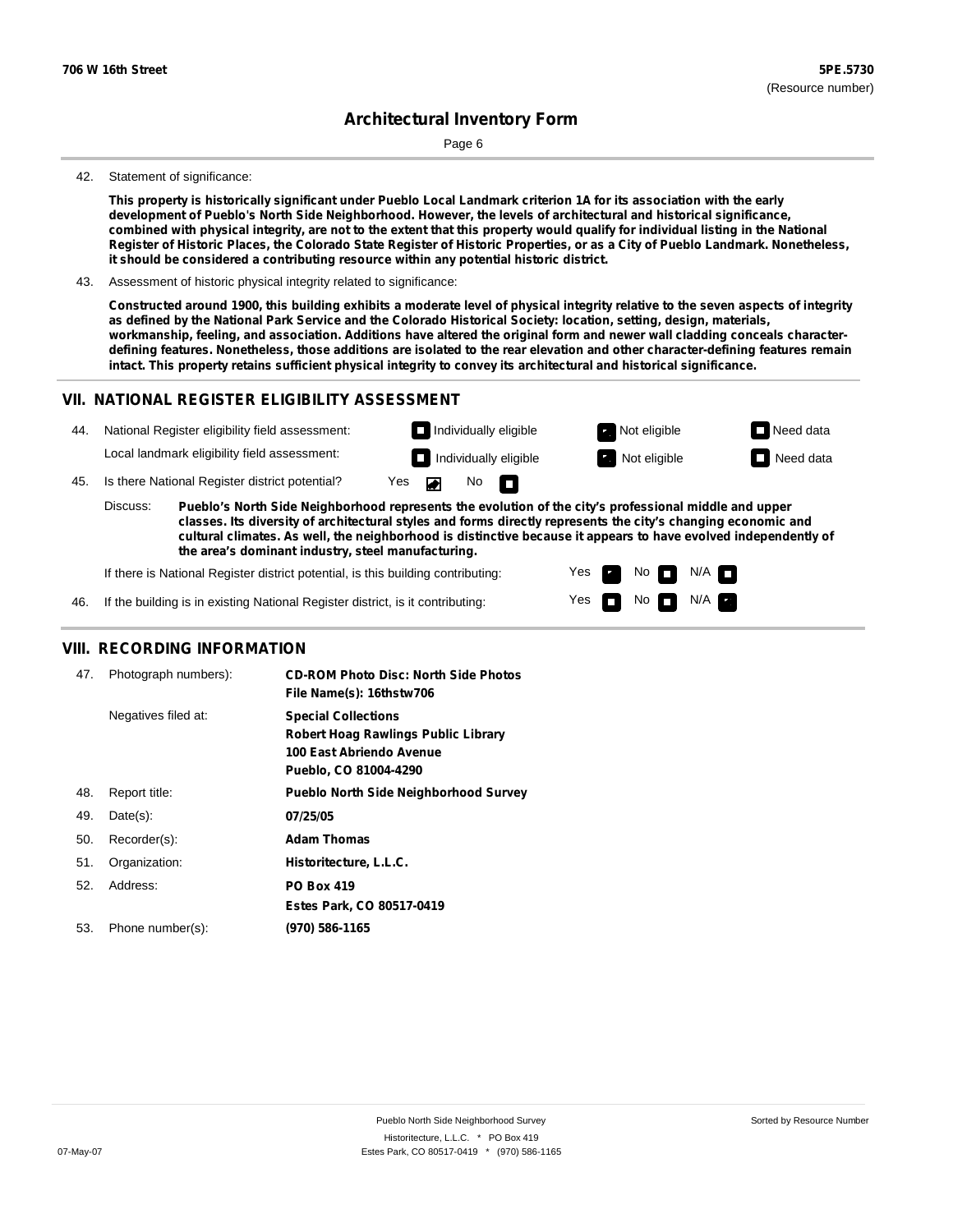Page 7